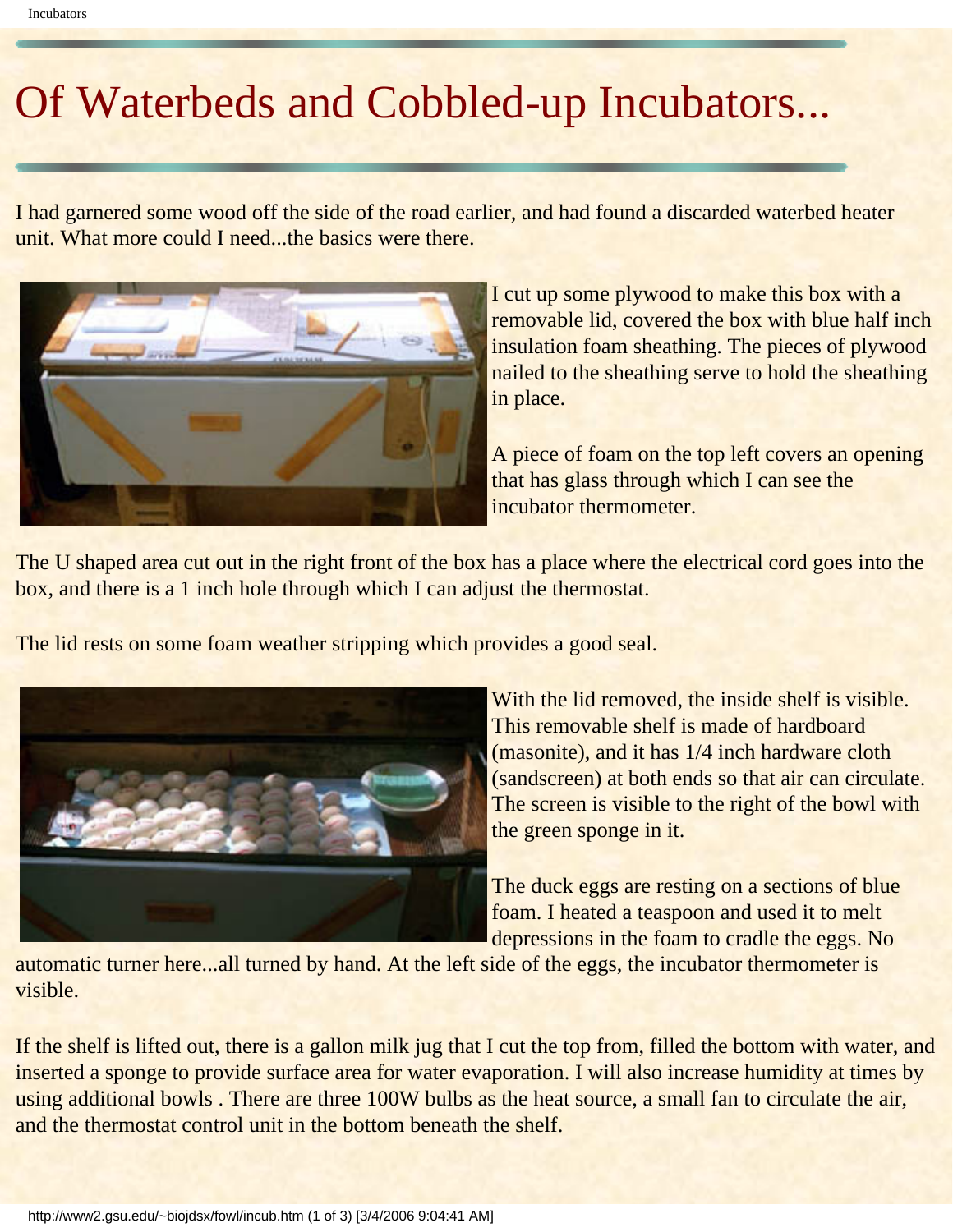Incubators

The first control I tried was an old discarded waterbed heater. I had to cut the control box apart with my Dremel tool zizz wheel, but finally got it apart. The temperature maximum had to be adjusted with a set screw, but after a while it was staying around 100F. I hatched several batches of eggs with it, but I decided that a regular incubator control would give me smaller temperature excursions.

I ordered the thermostat and wafer unit #2GHHT from McMurray Hatchery, got prompt service, then installed it. The unit includes a 20 amp switch, sells for \$16.85. Claude McCallister at [Seven Oaks Game](http://users.isaac.net/gamefarm) [Farm](http://users.isaac.net/gamefarm) has solid state thermostats as well as conversion boards to replace the wafer/microswitch units.

## **Then I got an old Refrigerator...**

I decided to try a different type of incubator, so I scrounged an old refrigerator from a local furniture store. It had a freezing compartment at the top which I could make into a hatching compartment. The bottom could become the incubator.

I stripped the compressor and most of the refrigeration junk out, but I did use some of the wiring and also the fan in the freezer compartment. I cut holes in the top and bottom of one side of the refrigerator compartment and inserted 2 inch pvc pipe for ventilation. I did the same for both sides of the freezer compartment. This old refrigerator has Fiberglas insulation. I think that foam insulation would probably be better and easier to work.



This view inside the refrigerator compartment is very dark...no flash on the camera, but you can see the three light bulbs used for heating and also a spray water bottle at the right. The water bottle is in front of a gallon jug evaporator unit which I find works well.

There are three shelves which I use for incubating eggs. The dark squares on the shelves are pieces of foam which have depressions for holding the eggs. The thermostat control unit is on the top shelf. A fan from an old film strip projector is in the bottom, behind the bulbs, and it circulates the air.



This is the hatching compartment at the top of the refrigerator. To the right side, the ventilation pipe enters; upper center is the freezer fan which circulates the air. On the left side is another piece of ventilation pipe, and toward the rear the

two bulbs for heat.

In front of the bulbs, the grid is some welded wire which is shaped into an arch, put down in the bottom half of a gallon milk jug, cloth then draped over the wire arch, and the jug then filled with water. This makes a good humidifier unit.